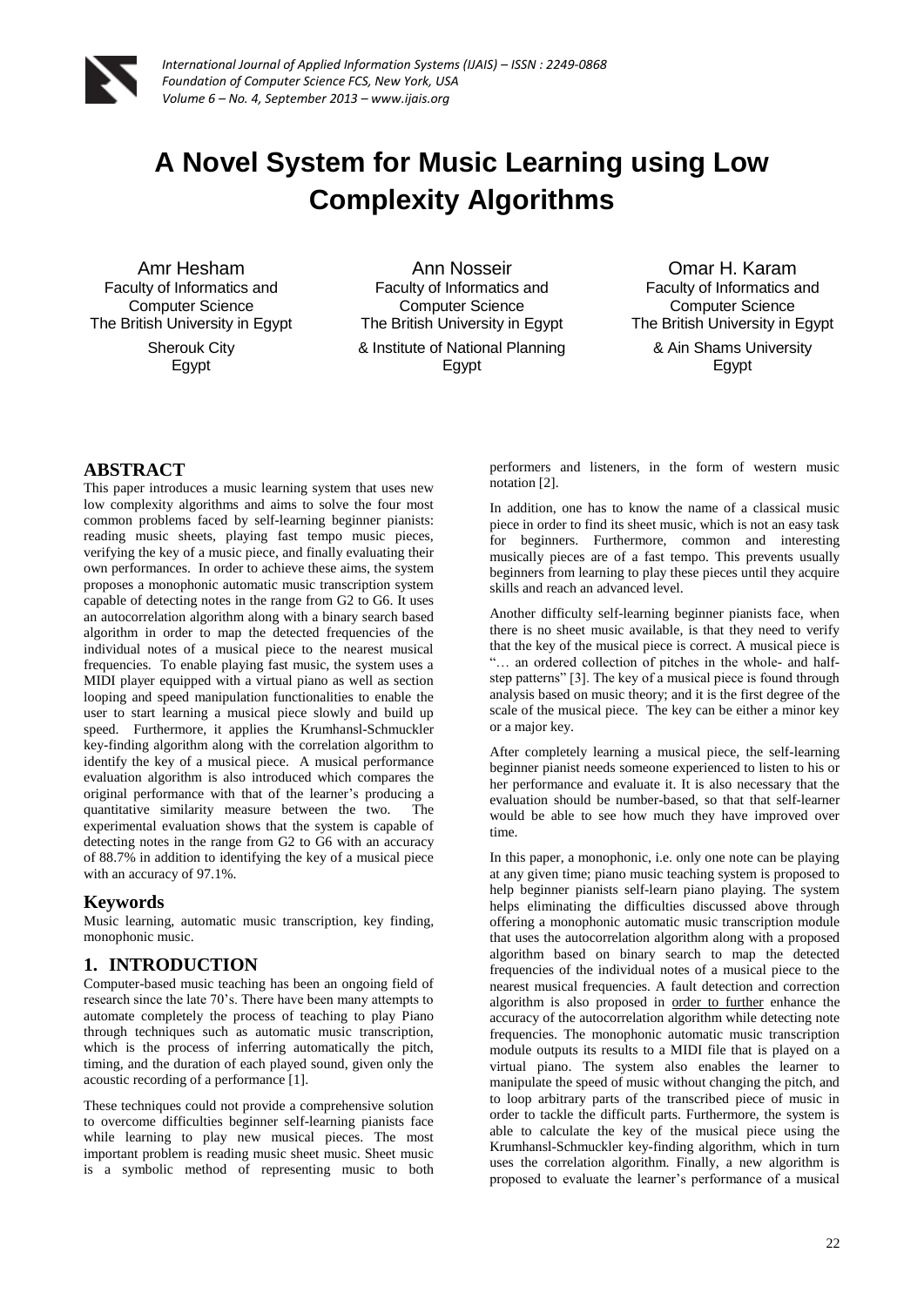

piece, compared to the original recording, in the form of a similarity percentage between the performance and the original recording.

# **2. LITERATURE REVIEW**

The Literature review focuses mainly on previous attempts in the fields of computer-based music education and automatic music transcription. The field of computer-based music education is a vast field which focuses on enabling musicians to self-learn to play music, while the field of automatic music transcription focuses on converting a musical recording to a written format which can be easily read by musicians who desire to self-learn to play music using computer-based music teaching systems.

# **2.1 Computer-Based Music Education**

According to Brandao et al. [4], there have been numerous attempts to use computers in music education. As a result, several systems have emerged that mainly try to accomplish one or a combination of the following tasks: Teaching music fundamentals, teaching musical performance skills, teaching music analysis skills and teaching music composition skills. These music education computer-based systems use techniques ranging from Computer-Assisted Instruction (CAI) to Intelligent Tutoring. CAI systems have a limited power since they do not have an internal representation of the user and therefore have minimal knowledge about the users. Consequently, they offer the same teaching experience to all their users since they cannot differentiate between the different users of the system. Intelligent Tutoring Systems (ITSs), on the other hand, maintain three types of knowledge [5]:

Expert knowledge of the domain being taught, i.e. the system should thoroughly understand the subject being taught so that it can come up with solutions to potential problems.

Student diagnostic knowledge, i.e. the system must understand the student's approach to learning in order to be able to correct any misconceptions.

• Curricular knowledge, i.e. the system must be able to reduce the difference between the student's knowledge and the expert's knowledge in order to facilitate the learning process.

### **2.2 Automatic Music Transcription**

According to Scheirer [6], Automatic Music Transcription of audio data is the process of taking a series of samples from a sampled digital WAV file and transforming this low-level representation of data into a high-level representation such as standard notation, which can later be saved in the MIDI format. The music encoded in the digital data can be described in the form of three parameters: frequency, amplitude and the shape of the wave that represents the music [7]. Frequency correlates with the pitch of the sound, amplitude correlates with the loudness of the sound, while the shape of the wave correlates with the timbre of the instrument being played [8].

Costantini et al. [9] attempted to develop a polyphonic music transcription system for percussive pitched instruments. The main functions of the system were to capture note pitches and note onsets, which are the instants of note attacks. The Constant-Q transform was the signal processing technique that was used to detect note pitches by building a timefrequency representation of the signal. In order to detect note onsets, the short-time Fourier transform was operated on a

frame-by-frame basis of the signal and an algorithm based on Support Vector Machine was used to identify the note pitch. The system had an accuracy of 97.3%. However, it needed to be trained by playing the whole note range of the used instrument. It also had to be trained on a number of songs by providing the songs and the corresponding music scores before the system could be used for the first time.

Benetos and Dixon [10] used a shift-invariant latent variable model for multiple fundamental frequency estimation and note tracking. The system had a good support of tuning changes and frequency modulations, such as vibrato, through incorporating shift-invariance and the constant-Q transform as a form of time-frequency representation, into the model. The system was trained on three variants: multiple-F0 estimation of orchestral instruments only, multiple-F0 estimation of orchestral instruments plus piano and multiple-F0 estimation of piano notes only. The system's accuracy was 57.9%, which means that almost half of the played notes would be misidentified.

An automatic piano tutoring system was proposed by Benetos et al. [11] which took as an input a recording of a student's performance, along with a reference score. The system synthesized a recording from the reference score and then transcribed both recordings using the non-negative matrix factorization algorithm. This method successfully eliminated transcription errors since they would appear equally in both recordings, and would therefore cancel out together. The system also used hidden Markov models for note tracking. The system compared both transcriptions and pointed out correctly played notes as well as mistakes on a piano roll presentation. The accuracy of the system was 93%. However, the musical score had to be provided as a reference, which defeats the purpose of automatic music transcription.

Guo and Tang [12] proposed a polyphonic automatic music transcription system that was able to detect computersynthesized piano notes in the range of C3 to B8. The system functioned through converting the multiple-F0 estimation problem into a mathematical problem that was solved using mathematical treatment techniques including harmonic selection, matrix analysis and probability analysis methods. The algorithm reduced dimensions by initially applying principal component analysis (PCA) and then selecting candidates first by a human auditory model, and second by the harmonic structure of notes. The system had an accuracy of 80%. The computations, however, were complex and the system needed to be trained by playing the note range from C3 to B8 on a piano. The system also had to be trained on a number of songs by providing the songs and the corresponding music scores before it could be used for the first time.

### **3. PROPOSED SOLUTION**

### **3.1 System Overview**

The proposed system consists of four main components:

i) an automatic music transcription module which uses the autocorrelation algorithm along with two proposed algorithms for fault-detection and correction and frequency rounding to the nearest musical frequencies;

ii) a MIDI player module equipped with a virtual onscreen piano;

iii) a key-finder module based on the Krumhasnsl-Schmuckler key finding algorithm and the correlation algorithm, and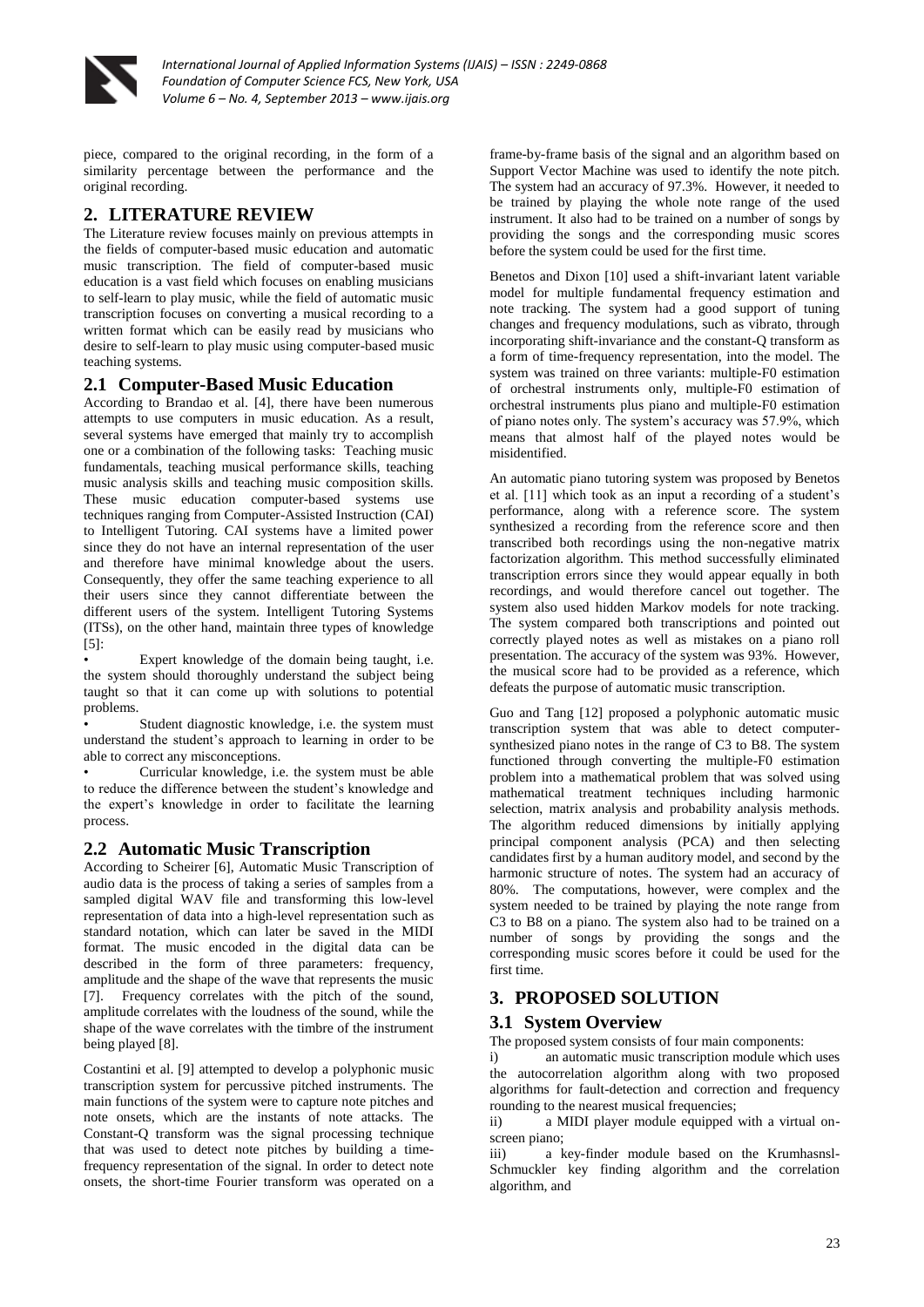

iv) a musical performance evaluation module which uses a proposed algorithm that compares two input signals and outputs a similarity measure for the two signals in the form of a percentage. Figure 1 shows the four main components of the system, along with the algorithms used to implement each one of them.

The system aims to solve the problem of not being able to figure out music by ear and having difficulties reading sheet music through offering a monophonic automatic music transcription module which receives a single-channel WAV file containing the music the user wants to learn, and converts it to a MIDI file which is played on the virtual on-screen piano.



**Figure 1: Main components of the system**

The MIDI player module has two purposes. The first purpose is that it plays the MIDI file produced by the monophonic automatic music transcription module in order to help beginners to learn music playing even without having the ability to read sheet music. The piano highlights the key corresponding to the currently played note in a specific color (brown). It also displays the name of the note at the top so that the beginner can learn the notes corresponding to the different keys as they learn to play musical pieces. Figure 2 is a screenshot of the user interface of the virtual on-screen piano. The second purpose of the MIDI player module is to solve the problem of not being able to play fast music. This is done through offering two main functionalities: a speed trainer and a looper. The speed trainer enables the user to manipulate the speed of the song in the form of a percentage from the original speed. The looper functionality enables the user to choose any arbitrary part of the song and loop it any number of times. It also enables the user to loop at a variable speed.



**Figure 2: Screenshot of the Virtual on-screen piano**

The key-finder module aims to address the problem of not being able to figure the key of a piece of music. It calculates

the key of the musical piece and displays it on the top-right hand corner of the virtual piano. The user can then compare the key produced by the program to the key he figured out through analysing the chord progression of the musical piece. It is worth noting that the module calculates the most dominant key in case the song is based on multiple keys.

The last module, which is the musical performance evaluation module, aims to solve the problem of having to have a professional listen to the beginner's performance of a piece of music in order to evaluate it through enabling the user to feed into the system a single-channel WAV file containing the performance of the musical piece. The module then transcribes the performance version and compares its notes to the notes of the original version transcribed earlier. Finally the module outputs the evaluation in the form of a score in the range of 0 to 100, resembling the similarity between both versions of the musical piece.

### **3.2 Automatic Music Transcription**

### *3.2.1 Architecture*



### **Figure 3: Automatic Music Transcription module's architecture**

The architecture of the automatic music transcription module, Figure 3, consists of five main elements. The first is signal segmentation, which divides the signal into a series of 20ms segments to be fed into the autocorrelation algorithm so that the fundamental frequency of each segment can be calculated. The next element is frequency rounding, which is carried out using a proposed algorithm based on binary search. The algorithm takes the detected frequency of each of the 20ms segments, and rounds it to the closest frequency, which belongs to a musical note.

The next element of the automatic music transcription module is the transcription fault detection and correction algorithm. Transcription faults, which are dealt with, are caused by the faulty estimation of the fundamental frequencies of each of the 20ms segments. The algorithm receives a list of rounded frequencies, which is the output of the frequency-rounding algorithm, and attempts to detect and correct as much as possible faults produced by the autocorrelation algorithm so that the transcription process would be more accurate.

The final step of the automatic music transcription process is converting the list of frequencies, which are the output of the proposed fault detection and correction algorithm, into MIDI notes by associating the key number of each note with its note on-set and off-set events and finally writing these MIDI notes to a MIDI file to be played on the virtual on-screen piano and to be saved to disk for later use.

### *3.2.2 Signal Segmentation*

The first step of the automatic music transcription process is signal segmentation. In this step, the signal is divided into 20ms segments, which is equivalent to 882 samples of a WAV file sampled at 44,100Hz. This sampling rate corresponds to CD quality audio files and is therefore the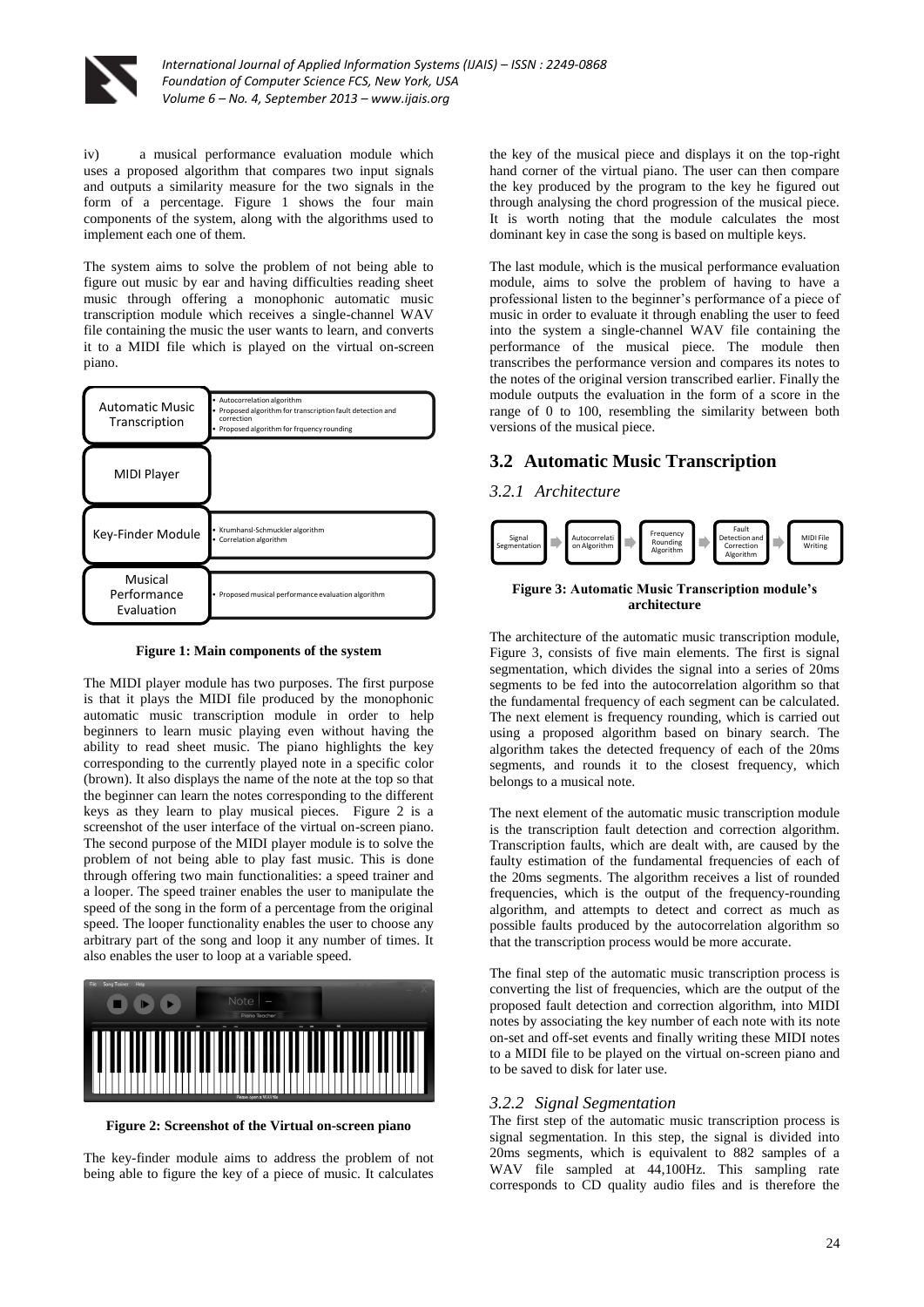

ideal sampling rate. The segments were chosen to be of a length of 20ms in particular as a result of extensive testing with different windows sizes. Larger window sizes make the system unable to detect short musical notes, while smaller windows sizes produce multiple identical frequencies, which are then grouped together by the transcription fault detection and correction algorithm, and thus requires more processing which hinders the system's performance.

### *3.2.3 Autocorrelation*

From a signal processing point of view, the autocorrelation function is a correlation of a signal with a lagged version of itself. This enables the discovery of any hidden periodicity in noisy data [13]. The autocorrelation algorithm was chosen in particular due to its simplicity and accuracy compared to other frequency-domain pitch detection algorithms such as the FFT. The algorithm has a complexity of  $O(n2)$  and is calculated using the following equation [14]:

$$
r_{xx}(\tau) = \sum_{n=0}^{m} x(n+\tau) . x(n)
$$

where  $\tau$  is the lag and m is the number of samples on which the autocorrelation function will be applied. The autocorrelation function is repeated for each of the possible values of τ. It is worth noting that the window length should be at least twice the period of the longest note that should be detected. In case of a 20ms window, the piano note G2 is the lowest note that can be detected since it has a period of almost 10ms. The highest note that can be detected is G6 since the testing showed that autocorrelation algorithm is not accurate in case of frequencies higher than 1500Hz.

As can be seen from the equation, the autocorrelation function works through multiplying a signal with a lagged version of itself, and saving the product. The process is repeated for a range of lag values and then a graph of the autocorrelation function is plotted. Figure 4 shows a plot of 160 samples of a signal which will be processed by applying the autocorrelation algorithm. The resulting graph is that of figure 5. The period of the signal always corresponds to the second highest peak. A peak means that original and the lagged versions of the signal are similar. The higher the peak, the closer the match. Accordingly, there is always a peak at lag zero. This is because the two versions of the signal will be an exact match. The second highest peak results from applying a lag so that the two versions of the signal will be an exact match. This lag, which is almost equal to 38 in case of Figure 5, corresponds to the period of the signal.



**Figure 4: 160 Samples of a periodic signal. Horizontal axis represents sample number**



#### **Figure 5: 160 Samples of a periodic signal. Horizontal axis represents lag value**

In order to calculate the period of the signal, the following equation is applied:

$$
T_p = K_p \times T_s
$$

where  $T_p$  is the period,  $K_p$  is the lag corresponding to the second highest peak in the graph produced by the autocorrelation algorithm, and  $T_s$  is the inverse of the sampling rate of the signal. Finally, the pitch of the 20ms segment of the signal is the inverse of the period.

#### *3.2.4 Frequency Rounding*

Testing of the autocorrelation algorithm showed that it has an error rate of  $\pm 0.5\%$  for identified pitches. This means that the produced note pitches cannot be converted directly into MIDI notes which are directly mapped to logarithmic musical frequencies. A simple solution to this problem could be a brute force algorithm of complexity O(n) which would compare each detected pitch to each and every musical frequency in a pre-specified range. This, however, is an inefficient solution that would consume excessive time to process a musical piece consisting of a large number of notes.

In order to solve this problem, an algorithm based on binary search is proposed to round each detected note pitch to the nearest musical frequency. The algorithm utilizes the power of binary search to divide the search space by half at every iteration and therefore has a complexity  $O(Log(n))$ . The algorithm starts by generating a list of musical frequencies in the range of the notes that can be detected by the autocorrelation algorithm. The algorithm then proceeds by rounding the frequency of each detected note pitch through setting the head pointer of the binary search algorithm to the index of the first musical frequency and the tail pointer to the index of the last musical frequency. The algorithm then keeps looping while the frequency is not yet rounded and the index of the head is not equal to the index of the tail.

At each iteration, the index is first calculated as the midpoint between the head and the tail and then the target frequency to be rounded is compared to the frequency at the index of the mid pointer. If both of them are equal, then the detected note pitch is already a musical frequency, and the algorithm moves on to round the next detected note pitch. Otherwise there is one of two cases: either the frequency at the index "mid" is smaller than the target frequency, or the frequency which has the index "mid" is larger than the target frequency. In the first case, one further step is taken to increase the efficiency of the algorithm;, and that is checking whether the target frequency is larger than the frequency at index mid, or is smaller than the frequency at index mid plus one. The target frequency is then rounded to either the frequency at mid or that at mid plus one according to which frequency is closer to the target frequency. The algorithm then moves on to rounding the detected pitch of the next note. This saves a number of iterations, and therefore makes the algorithm more efficient. Otherwise, the index of head is set to the index of mid plus one and the next iteration is started.

In case the frequency at index "mid" is smaller than the target frequency, then a check is made to determine if the target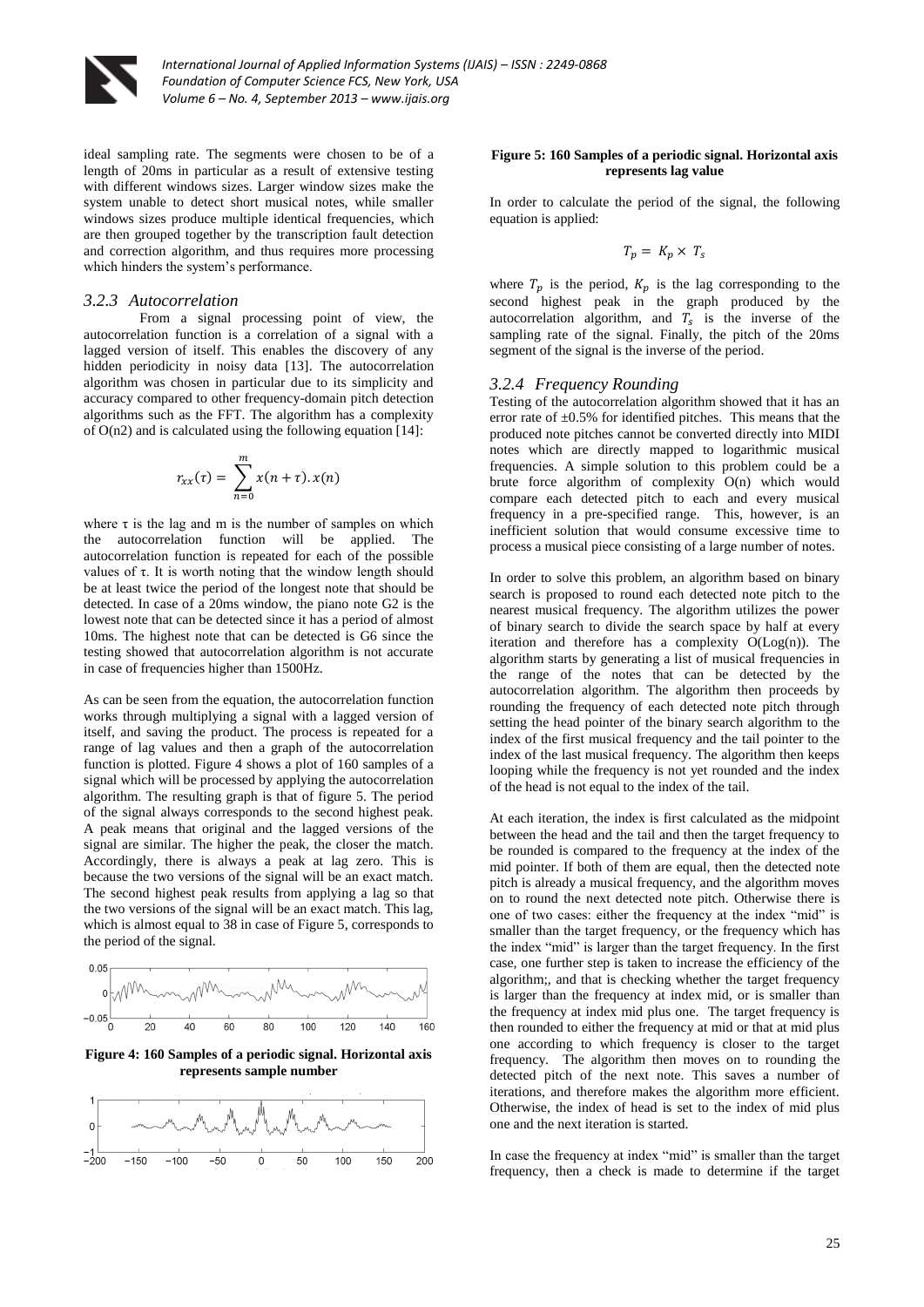

frequency is smaller than the frequency at index mid, but is larger than the frequency at index mid minus one. In this case, the target frequency is rounded to either the frequency at mid or mid minus one according to which frequency is closer to the target frequency, and then the algorithm moves on to rounding the detected pitch of the next note. Otherwise, the index of tail is set to the index of mid-minus one and the next iteration is started.

The algorithm ends when all frequencies have been rounded. If, at any moment, head is equal to tail and the frequency at either of their indices is not equal to the target frequency, then the detected note pitch is out of the range of the note pitches that can be detected by the autocorrelation algorithm. This usually happens due to an octave error, which is a fault made by the autocorrelation algorithm in which a note is misidentified as being one or more octaves higher or lower than the correct note.

### *3.2.5 Fault Detection and Correction*

In the autocorrelation algorithm step, some faults may occur while detecting the pitch of a given segment of a signal. The most common fault is the octave error, which means that the pitch of a note is misidentified as being one or more octaves higher or lower. Another common fault is misidentifying a note due to noise in the signal. This noise mainly results from recording music using non-professional hardware such as microphones and audio interfaces. A third problem which is very common, but is not due to a fault made by the autocorrelation algorithm, is that a note being played for more than 20ms will be identified as a number of notes each of a duration of 20ms. This produces an undesirable effect because each note will have a separate onset, and therefore the long note will sound discontinuous.

In order to attempt to solve these three problems, a new algorithm of complexity O(n) is proposed. The algorithm starts by creating two arrays of an equal length corresponding to the number of detected notes in the musical piece. The first array stores note frequencies, while the second stores the duration of each note in the form of time units, and therefore is initialized to all ones. Two variables, j and k, act as pointers to the first and last notes, respectively. The algorithm proceeds while j is not equal to k by checking if the current note length has exceeded the maximum allowed note length. In this case, no successive notes of identical frequencies can be merged with the current note. This ensures that a number of notes played separately won't end up being transcribed as a single sustained note. The algorithm then collects similar successive notes by comparing the current note to the next note. If they are identical, then they are combined into a single note that lasts for the duration of both notes combined. This ensures that a note that lasts for more than 20ms won't end up being transcribed as a series of 20ms notes with separate attacks.

The next step of the algorithm attempts to correct misidentified notes by comparing the current note to the note after the next one. If they are identical, yet the next note is different, then most probably it is misidentified and is therefore discarded and its duration is added to the duration of the first note. This operation is safe because at a note length of 20ms, it is difficult that there would be a note that lasts for such a very short time. The final step of the algorithm has to do with discarding notes that last for less than the minimum

allowed note duration. In case such a note is found, it is discarded and its duration is added to the duration of the previous. Once again, this is safe since it is very unlikely that such an extremely short note can be played by a human being. Finally, if none of these conditions holds true, then j is incremented so that the next note can be processed.

### *3.2.6 MIDI Writing*

In order to write the detected note pitches, after being processed, to a MIDI file, then each of the detected pitches is converted to a MIDI note number using the following formula [8]:

$$
k_n = 49 + (12 \times \frac{\log \frac{f}{440}}{\log 2})
$$

where " $k_n$ " is the MIDI note key number and " $f$ " is the fundamental frequency of the detected note. The MIDI key numbers are then written to a MIDI file, which will be played using the MIDI player.

### **3.3 MIDI Player**

The purpose of the MIDI player module is to play the MIDI file that was produced by the automatic music transcription module. The MIDI player also enables the user to reduce the speed of the MIDI music to any fixed speed. It also allows the user to loop arbitrary sections of the MIDI file for an infinite number of times, giving him the ability to start at a stepped down speed and gradually increase the speed in an arbitrary number of steps.

### **3.4 Key Finding**

The Krumhansl-Schmuckler key finding algorithm [15] was used to identify the key of the transcribed musical piece. It is based on the notion of key profiles, where each key profile consists of a vector representing the stability of each of the twelve pitch classes relative to that key profile. The key profiles were synthesized by performing experiments involving professional musicians by letting them listen to several musical pieces and having them decide how strong each pitch class is present in that musical piece. The values of the pitch classes are then linked to the key profile of the musical piece [15].

Figures 6 and 7 show Temperley's [15] revised key profiles for C major and C minor respectively. In order to get the key profiles for other major or minor keys, the values are shifted by the appropriate number of steps. For example, in order to get the key profile for D major, the C major pitch class would be shifted by two steps so that the D pitch class would have the value 6.35, the Eb pitch class would have the value 2.23 and the E pitch class would have the value 3.48. In case the G minor pitch class needs to be calculated, the C minor pitch class is shifted by seven steps so that the G pitch class would have the value 6.33, while the Ab pitch class would have the value 2.68 and the A pitch class would have the value 3.52.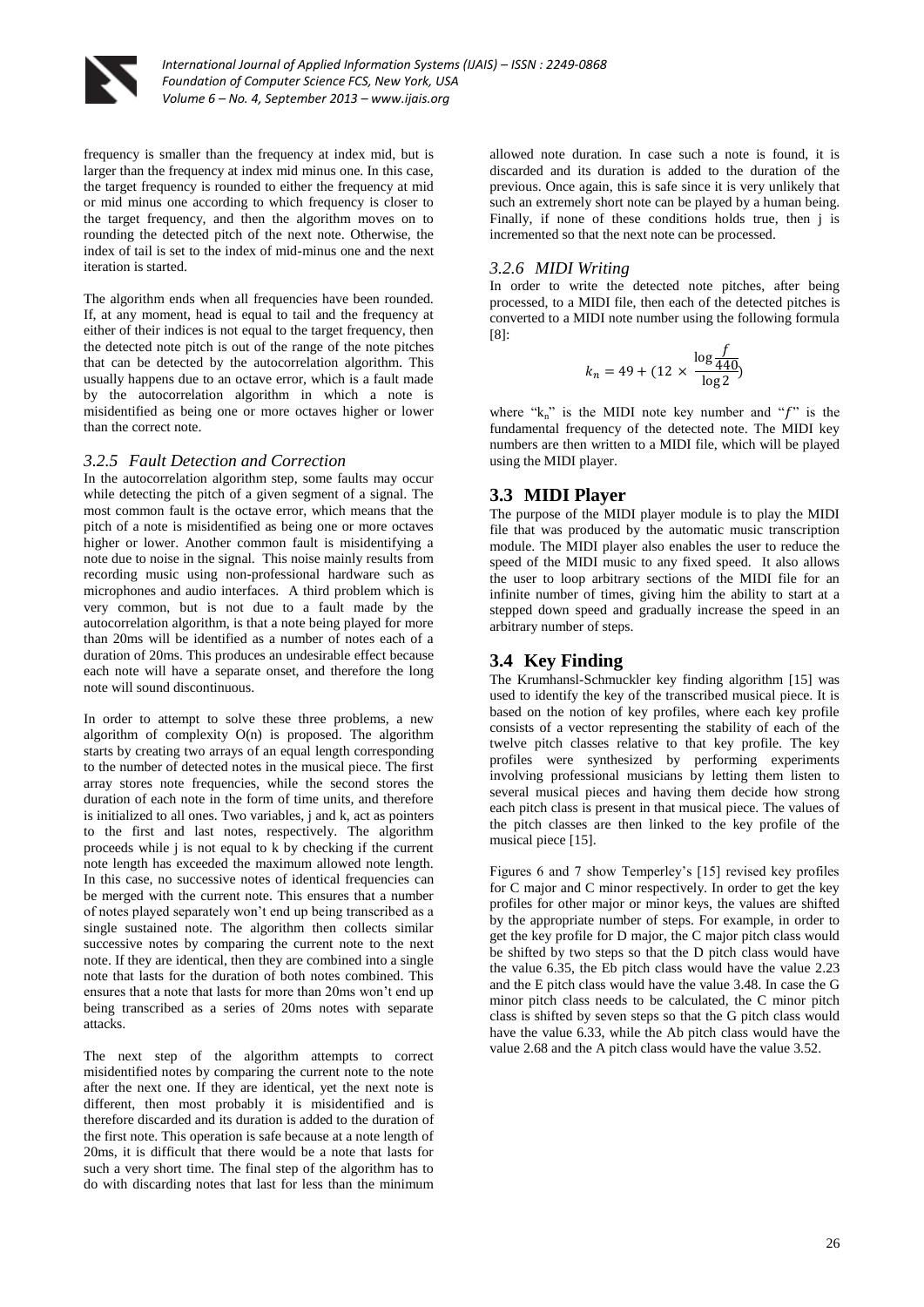



**Figure 6: Revised C major key profile**



**Figure 7: Revised C minor key profile**

The Krumhansl-Schmuckler[15] key finding algorithm starts by generating the 24 major and minor key profiles form the C major and C minor key profiles. It then calculates the pitch class vector of the musical piece by counting the duration of each of the pitch classes of the musical piece. The algorithm finally correlates the pitch class vector of the musical piece with the other 24 major and minor pitch classes and chooses the key profile that has the highest correlation value to be the key of the musical piece, which is finally displayed in the label on the top-right corner of the graphical user interface.

# **3.5 Musical Performance Evaluation**

The musical performance evaluation module enables the user to feed a recorded performance of the transcribed musical piece into the system, and to have the system evaluate that performance by outputting a score which is the similarity in percentage between the original version and the performance version of the transcribed musical piece. The performance version is also transcribed using the automatic transcription module for two reasons: the first is to identify its notes, and the other is to have common transcription errors suppressed as they will appear equally in both versions of the MIDI file.

The architecture of the musical performance evaluation module consists of a single proposed algorithm, of a complexity  $O(n)$ . The algorithm starts by receiving two arrays of notes as input: the first one corresponds to the original version of the transcribed musical piece, while the second one corresponds to the transcribed performance version of the same musical piece. The two arrays are then labelled "reference" and "test" respectively if they are of equal length or if the first array has fewer elements than the second array. Otherwise, if the first array has more elements than the second

array, then they are named "test" and "reference" respectively. The algorithm proceeds by first eliminating rests in both arrays and then counting the number of occurrences of each of the twelve musical notes in each array. An error measure is then produced as the sum of the absolute differences between the counts of notes corresponding to each of the twelve pitch classes in each of the two arrays. The algorithm then calculates the first similarity measure as the total number of notes in the test array minus the total number of errors and the difference is divided by the total number of notes in the original array. The quotient is then transformed to a percentage which is saved for later use. The equation below shows how the first similarity measure is calculated, where 'P' is the total number of identified notes in the performance version, 'E' is the total number of false positives and false negatives, and 'N' is the total number of identified notes in the original version.

$$
S1 = \frac{P - E}{N} \times 100
$$

The algorithm then calculates the second similarity measure by considering each note in the reference array and checking if there is an identical note in the test array at the same index. In this case, both notes are removed and the next note is processed. In case the current note in the reference arrays does not correspond to the note in the test array at the same index, but is identical to the note in the test array at the next index, then a false positive is detected. This means that an extra note has been played, and therefore two notes are removed from the test array, one note is removed from the reference array and a new error counter is incremented by one. In case the note in the reference array doesn't correspond to the note in the test array at the next index, but the note in the reference array at the next index is identical to the note in the test array at the next index, then a false negative is detected. This means that a note hasn't been played and therefore two notes are removed from the reference array, one note is removed from the test array and the error counter is incremented by one. In case none of these conditions holds true, then the note at reference can't be found in test and therefore the error counter is incremented by one and a note is removed from the start of both arrays. The process continues like this until any or both arrays are empty. If either of .the arrays ends up being not empty, then it has extra notes and therefore its count is added to the error counter.

The algorithm calculates the second similarity measure as the total number of notes in the test array minus the total number of errors and the difference is divided by the total number of notes in the original array. The quotient is then transformed to a percentage which is used to produce the score. This score is equal to zero percent if any of the two similarity measure is equal to zero percent, and is equal to the second similarity measure alone in case it is smaller than 30%. This ensures that a musical piece and its reverse won't be a perfect match. The number 30% was chosen in specific as a result of trial and error which showed that smaller numbers can make the algorithm less accurate in case the same notes are played in both versions but in different orders. It also showed that larger numbers can make the algorithm less accurate in case many errors appear between correctly played notes.

Finally, if none of the similarity measures are equal to zero and the second similarity measure is greater than 30, then the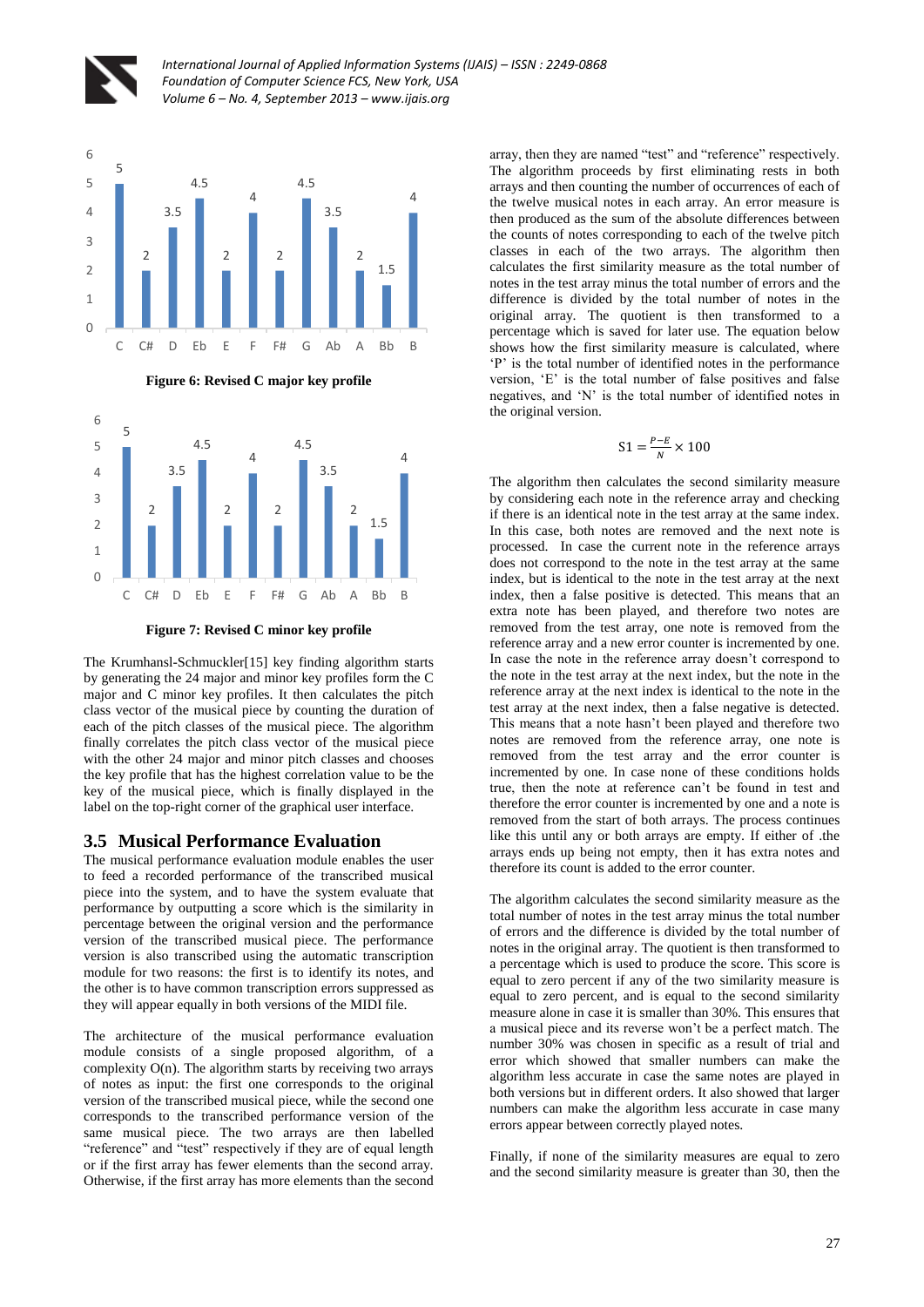

score is calculated as the average of both similarity measures. This should increase the evaluation accuracy since faults made by one of the techniques used to calculate the similarity measure, will be corrected by the other. After the score is calculated, it is displayed in the label at the top right corner of the graphical user interface.

# **4. EXPERIMENTATION, RESULTS AND ANALYSIS**

### **4.1 Automatic Music Transcription**

The monophonic automatic music transcription module, which uses the autocorrelation algorithm along with the proposed frequency rounding and fault detection and correction algorithms, was tested on a dual core machine using six monophonic musical pieces. The six pieces were of different tempos and complexities, and were played on three different instruments: piano, guitar and saxophone in order to make sure that the transcription module is capable of transcribing sounds of different timbres. The guitar was used in specific to test the transcription module's ability to transcribe playing techniques such as vibrato and slides. Some of the musical pieces were recorded using a microphone, while others were recorded using direct line-in recording. This was done to make sure that the system is capable of transcribing music which has some noise due to being captured using a microphone.

In order to produce an accuracy measure, the following formula [11] was used:

$$
Accuracy = \frac{N}{FP + FN + N}
$$

where 'N' is the number of correctly identified notes, 'FP' is the number of false positives, which are notes that were identified by the system but were not played in the musical piece, and 'FN' is the number of false negatives, which are notes that were played in the musical piece but were not identified by the system. The accuracy was calculated as the average of the transcription accuracies of six monophonic musical pieces.

The accuracy of the monophonic automatic music transcription module was 88.7% when tested using the six aforementioned monophonic musical pieces. The module was capable of identifying notes played on any instrument in the range from G2 to G6. The average time the module takes to transcribe a five minutes monophonic musical piece was 18 seconds, which means that the module is capable of working in real time. Figure 8 shows the name and the accuracy of each of the six musical pieces. It can be seen that simple musical pieces, such as "Happy Birthday" have higher accuracies than more complex ones such as "Careless Whisper". It can also be seen that guitar music that was recorded clean, such as "Enta Omry" had a higher accuracy than faster guitar music that was recorded using distortion and multiple guitar effects, such as "Love Story" and the guitar solo.



■ Transcription Accuracy in Percentage

#### **Figure 8: Transcription accuracy of the 6 musical pieces** The frequency rounding algorithm always produces correct

results and has a complexity of  $O(log(n))$  since it is based on binary search. The modification that was made to the algorithm, which enables it to peek at one position to the left or to the right of the middle at any iteration saves a considerable number of iterations that were wasted. This algorithm saves almost half of the time taken by the ad-hoc sequential search algorithm that would have been used otherwise.

The transcription fault detection and correction algorithm enhanced the accuracy of the monophonic automatic music transcription module by 9.2% on average. The algorithm mainly improves the transcription accuracy by combining similar notes and discarding very short notes that are not preceded or followed by identical notes. This gets rid of extra note onsets and also discards notes that don't belong to the original musical piece.

### **4.2 Key Finding**

The Krumhansl-Schmuckler key finding algorithm and the correlation algorithm, together, were able to correctly identify the key of the six musical pieces since they were based on single keys. According to Temperley [15], the algorithm had an accuracy of 97.1% when tested on 48 preludes of Bach's Well-Tempered Clavier which is based on all 24 musical keys. This means that the keys of 44 out of 48 preludes were identified correctly, and therefore the algorithm is accurate enough to be used for the purpose of identifying the key of a musical piece so that a beginner pianist would be able to use this identified key as a reference while learning to analyze musical pieces.

### **4.3 Musical Performance Evaluation**

The musical performance evaluation module was capable of producing accurate scores when comparing original and performance versions of each of the six musical pieces that were put to test. Although it is impossible to interpret what the